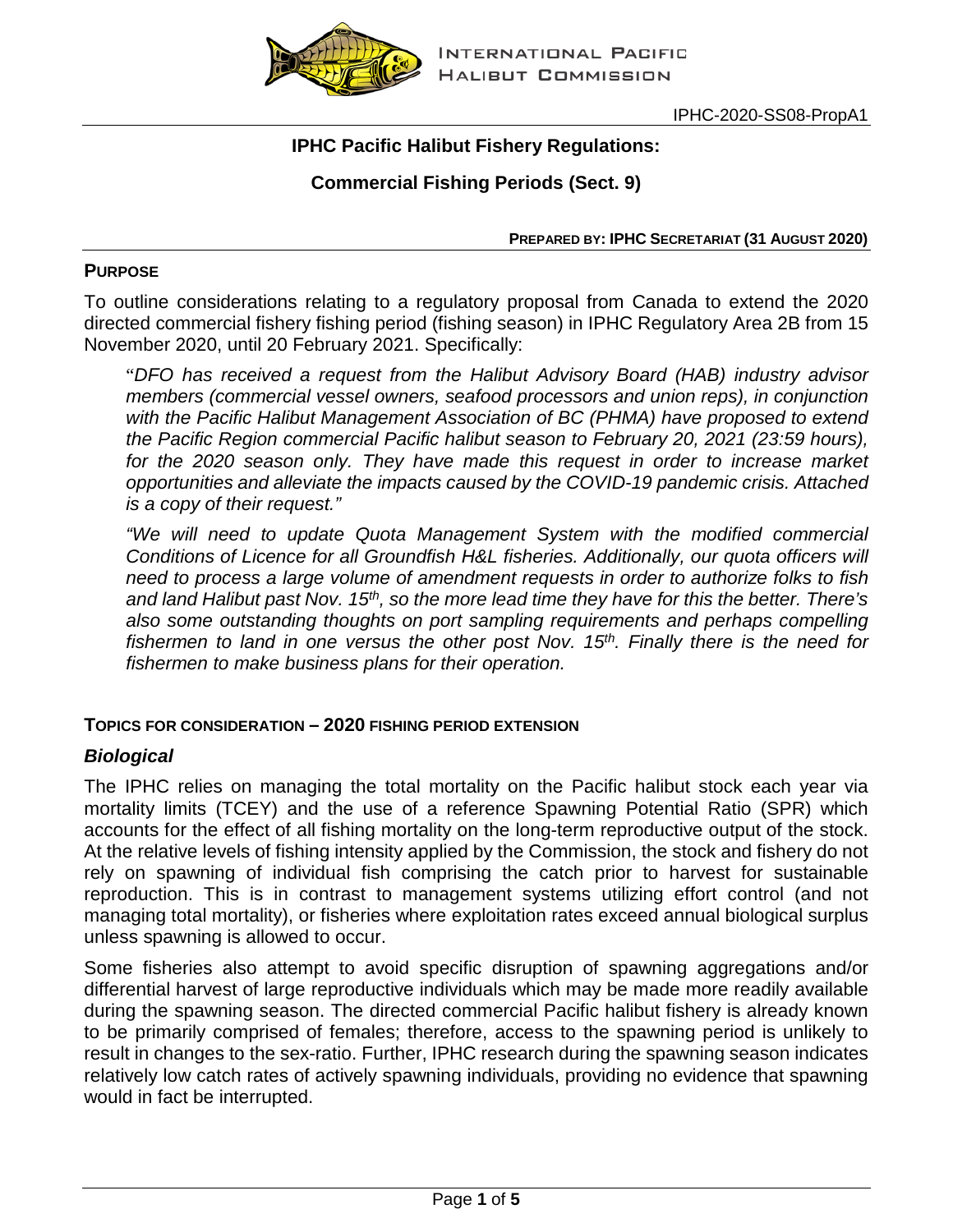*Conclusion*: The best scientific information available suggests that there is no biological basis for assuming an increased risk to the stock by allowing a fishing period extension to 31 December 2020, or to 20 February 2021.

### *Stock assessment and data availability*

The IPHC's annual stock assessment is conducted in early November each year, based on the data collected in that calendar year, a projection of incomplete mortality estimates from various fisheries through the end of the calendar year and using interim data sources (logbooks and biological sampling) which are completed and updated the following year. Projecting additional mortality for the directed commercial fishery from mid-November through the end of December would result in some additional uncertainty, but likely not a substantial amount or major source of concern.

*Conclusion*: The stock assessment process can easily adjust to accommodate an extension to the 2020 directed commercial fishing period to 31 December 2020 recognizing any removals after this date would be attributed to 2021 removals.

### *IPHC Fishery Regulations*

The IPHC has the ability to rapidly modify its Fishery Regulations if they are minor in nature and do not require a detailed review of other regulations that may be impacted. In such a case, the IPHC is able to revise and publish its Fishery Regulations within 24 hours. The time required for the Contracting Parties' domestic regulatory agencies to review, approve, and publish Fishery Regulations typically takes five weeks (as indicated by relevant domestic agency staff). However, recent modifications to domestic regulations took less than two (2) weeks.

*Conclusion*: To accommodate a change in management measures, the IPHC would take less than 24 hours. However, relevant domestic Contracting Party agencies have indicated they need up to five weeks to publish revised Fishery Regulations. Domestic legal advice is required to determine if those processes could be shortened for this current proposal noting that it would also extend into the 2021 fishing period using 2020 mortality limits. We would need to seek legal advice on how the IPHC Fishery Regulations, and those of Contracting Parties, would be impacted if the fishery is extended to 20 February 2021 and the Fishery Regulations are amended at the 97<sup>th</sup> Session of the IPHC Annual Meeting in January 2021.

### *Contracting Party coordination*

The IPHC works closely with Fisheries and Oceans Canada, National Oceanic and Atmospheric Administration (NOAA) Fisheries, and U.S.A. state agency staff to coordinate development and implementation of changes to annual fishery regulations.

*Conclusion*: To accommodate a continuous directed commercial fishing period through 20 February 2021, the IPHC would need to coordinate with domestic agency regulatory processes.

## *IPHC Secretariat expense*

**Increased costs Canada**: Year-round staffing in Canadian landing ports to allow for representative sampling of the directed commercial landings would be required at additional expense. It is also anticipated that additional Secretariat HQ staff time would be applied for yearround coordination of field Secretariat staff. At this time, the IPHC does not have sufficient funds to cover an expanded duration of the port sampling program from 16 November 2020 until 20 February 2021) without the financial support of additional Contracting Party contributions.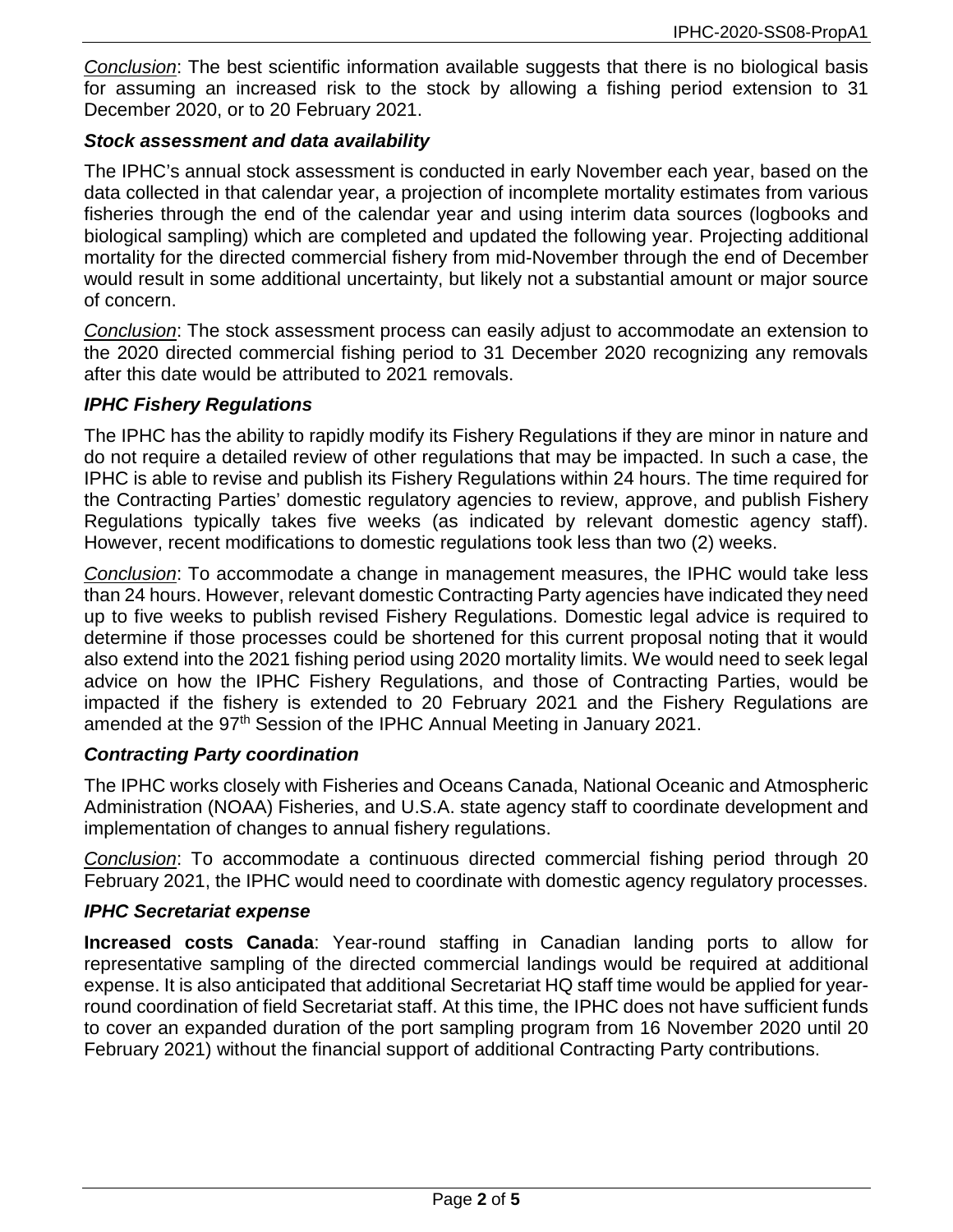The cost of this change are estimated as follows:

| Associated costs for season extension through 20<br>February 2021 (Canadian fishery only) |          |  |  |  |
|-------------------------------------------------------------------------------------------|----------|--|--|--|
| <b>Description</b><br>US\$                                                                |          |  |  |  |
| Field staff (salaries/benefits)                                                           | \$47,433 |  |  |  |
| Headquarters staff (salaries/benefits)                                                    | \$7,145  |  |  |  |
| Supplies (miscellaneous)                                                                  | 1,500    |  |  |  |
| Total                                                                                     | \$56,078 |  |  |  |

**Increased costs USA**: Nil if this change only applies to the Canadian Pacific halibut fishery and all costs for field and HQ staff are paid by Canada. Should this proposal be extended to the USA fishery, we would provide an updated estimate.

*Conclusion*: To accommodate an extended directed commercial fishing period through 20 February 2021, the IPHC would need to update its cost recovery/sharing agreements with each Contracting Party. These costs will increase to meet this change in field logistical needs and we do not have assurance that the additional funds would be available. The IPHC is not in a position to fund these additional expenses within its current operating budget.

### *Fishery and market effects*

The directed commercial fishery in IPHC Regulatory Area 2B is currently on track with past years landings. As shown by the 31 August 2020 landing report (link below), the directed commercial fishery has landed 68% of its 2020 quota. At the same point in last years' fishery (2019), the percentage landed was slightly higher at 75%.

IPHC Landing Report 2020: as of 31 August 2020 - <https://www.iphc.int/data/landings-2020>

| <b>IPHC Regulatory Area</b> | Fishery limits (net weight) |                | Landings (net weight) |             |                      |
|-----------------------------|-----------------------------|----------------|-----------------------|-------------|----------------------|
|                             | Tonnes (t)                  | Pounds<br>(lb) | Tonnes (t)            | Pounds (lb) | $Pct(\% )$<br>Landed |
| Area 2B (British Columbia)  | 2,721.55                    | 6,000,000      | 1,620.98              | 3,573,660   | 60                   |
| <b>Commercial fishery</b>   | 2,322.39                    | 5,120,000      | 1,568.24              | 3,457,384   | 68                   |
| <b>Recreational fishery</b> | 399.16                      | 880,000        | 52.74                 | 116,276     | 13                   |

The IPHC also tracks year-to-date directed commercial landing patterns, as provided at the link below. While the landing trend is substantially down coastwide, when looking at IPHC Regulatory Area 2B only, the 2020 trend is slightly lower than previous years and the 3-year average.

[https://www.iphc.int/data/year-to-date-directed-commercial-landing-patterns-ak-and-bc-by](https://www.iphc.int/data/year-to-date-directed-commercial-landing-patterns-ak-and-bc-by-year-with-3-yr-average)[year-with-3-yr-average](https://www.iphc.int/data/year-to-date-directed-commercial-landing-patterns-ak-and-bc-by-year-with-3-yr-average)

There are many unknowns regarding extending the directed commercial fishery for Pacific halibut to include late-fall and winter months, as there are no historical data on such a fishery:

- The feasibility of winter fisheries is likely to vary substantially among IPHC Regulatory Areas and individual harvesters. Remote locations with more severe weather patterns may have little access to winter fishing due to safety considerations. Smaller vessels may also be at a disadvantage relative to larger vessels during the winter months.
- Fish sales and processing capacity may also be limited and spatially heterogeneous during the winter months.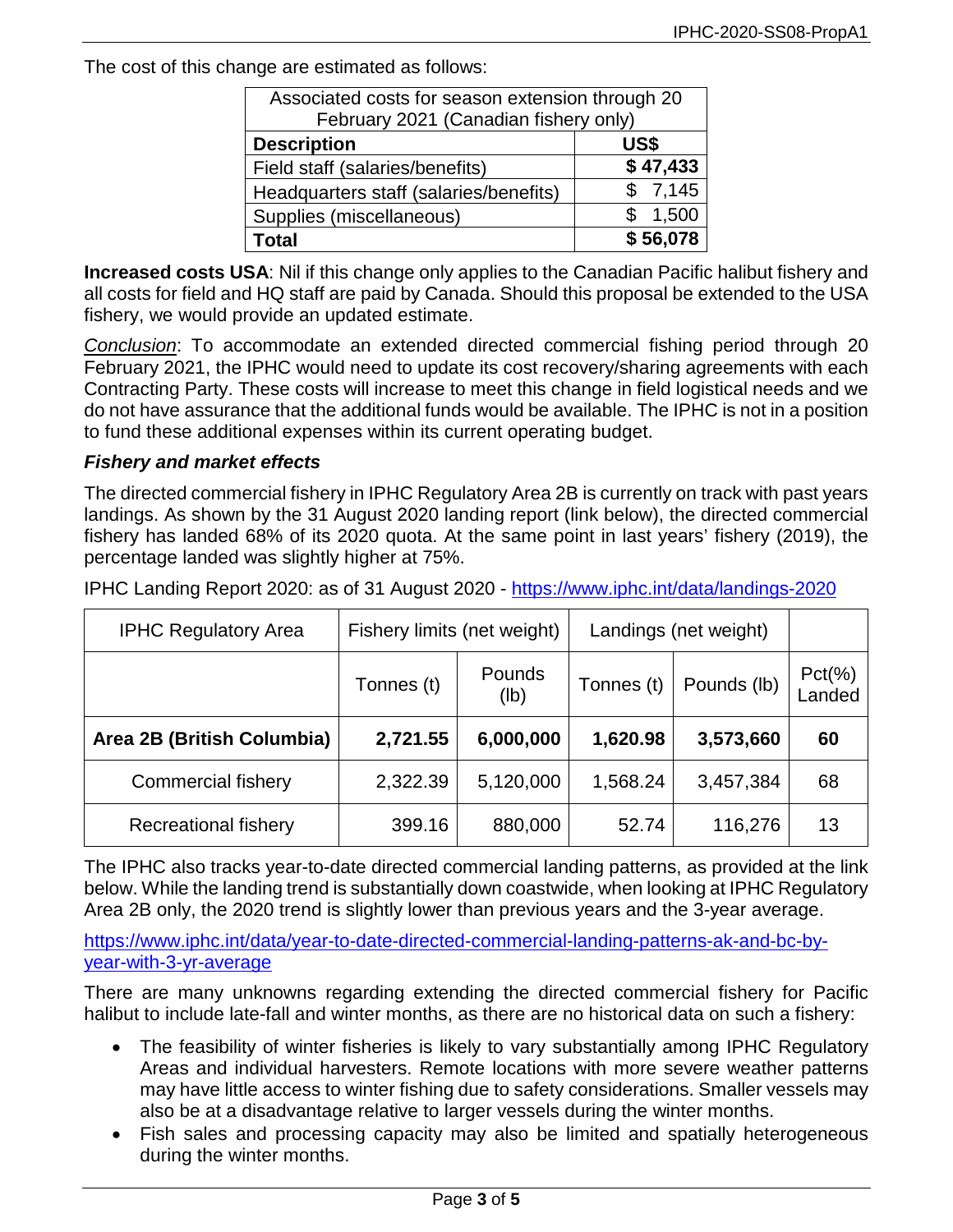- Pacific halibut from Russian waters as well as Atlantic halibut (*Hippoglossus hippoglossus*) are already marketed during winter months; however, relative price and therefore fishery value effects on the IPHC-managed fishery are impossible to predict.
- In some cases, individual quotas may have already been filled prior to season extension creating a new opportunity that is not available to all participants, thereby creating an unfair operating environment. The IPHC is not an expert on Canadian law, however if this is to proceed, we recommend legal review on aspects related to creating an unfair advantage for some operators.

Despite these unknowns, individual harvesters would retain the option to fill quotas during traditional fishing periods. Therefore, logistical and market factors will likely lead to different levels of participation and relative importance of winter fishing to individual business plans. If this proposal is not limited to the Canadian fishery, because the IFQ sablefish fishery in Alaska shares fishing period start and end dates with the Pacific halibut fishery, a year round fishing period would provide additional fishing opportunity for that species, if such a link were maintained. This could be especially important as recent sablefish quotas have not been fully achieved due to the current fishing period length. In Canadian waters, the winter integrated longline fishery could reduce discards of Pacific halibut as these fish could be legally retained. This may also reduce costs to these harvesters who currently must cover these discard mortalities with quota with no option to retain these fish to allow for compensation by selling them.

*Conclusion*: Fishery and marketing effects of an extension of the 2020 fishing period through 20 February 2020 are unknown; however, they are likely to be specific to individual fishing operations and IPHC Regulatory Areas and do not directly impact the IPHC.

### **SUMMARY**

**Fishing period extension to 20 February 2021**. There are no substantive biological reasons to avoid an extension to the directed commercial fishery for the Canadian fleet, or for that matter the USA fleet either, other than the financial consequences detailed above. If Contracting Parties were able to commit to covering any additional sampling expenses as ad-hoc payments, then there would be no obstacle for the IPHC Secretariat to implement the change, should the directive be given from the Commission. Allowing for directed commercial fishing through 20 February 2021, in order to accommodate the extraordinary circumstances experienced this fishing period, is feasible.

### **RECOMMENDATION/S**

That the Commission:

- 1) **NOTE** paper IPHC-2020-SS08-PropA1 which outlines considerations relating to a regulatory proposal from Canada to extend the 2020 directed commercial fishery fishing period (fishing season) in IPHC Regulatory Area 2B from 15 November 2020, until 20 February 2021;
- 2) **ADOPT/ NOT ADOPT/ DEFERS** the revised fishing period closing date for the 2020 directed commercial fishery in IPHC Regulatory Area 2B of 20 February 2021.

#### **APPENDICES**

[Appendix A:](#page-4-0) Suggested regulatory language